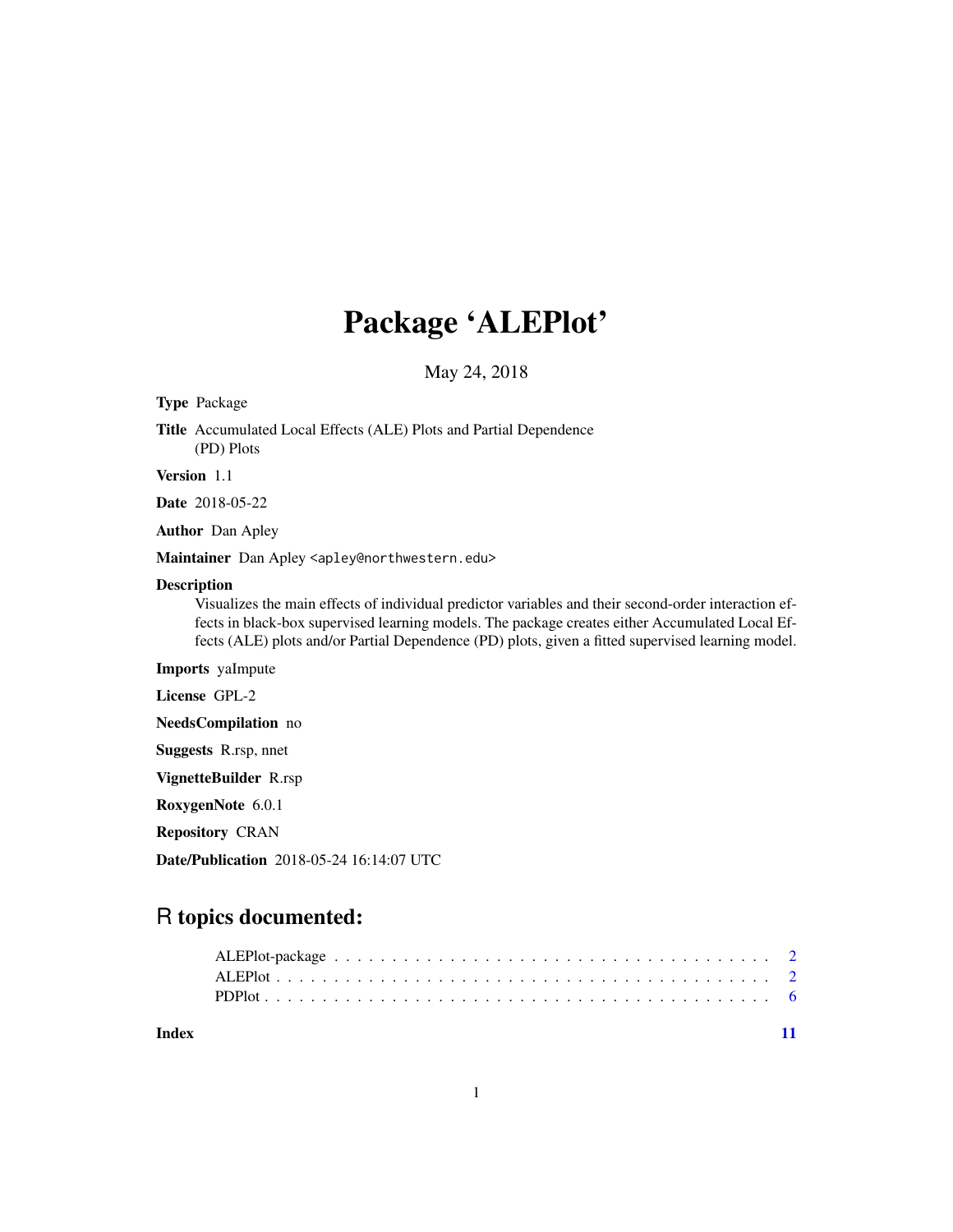<span id="page-1-0"></span>

#### Description

Visualizes the main effects of individual predictor variables and their second-order interaction effects in black-box supervised learning models. The package creates either Accumulated Local Effects (ALE) plots and/or Partial Dependence (PD) plots, given a fitted supervised learning model.

#### Details

See the two individual functions [ALEPlot](#page-1-1) and [PDPlot](#page-5-1) that are included in this package.

#### Author(s)

Dan Apley

Maintainer: Dan Apley <apley@northwestern.edu>

#### References

Apley, D. W. (2016), "Visualizing the Effects of Predictor Variables in Black Box Supervised Learning Models," submitted for publication.

<span id="page-1-1"></span>

| ALEPlot |  |
|---------|--|
|---------|--|

Accumulated *Local Effects* (ALE) Plots

#### Description

Computes and plots accumulated local effects (ALE) plots for a fitted supervised learning model. The effects can be either a main effect for an individual predictor (length(J) = 1) or a secondorder interaction effect for a pair of predictors (length(J) = 2).

#### Usage

```
ALEPlot(X, X. model, pred.fun, J, K = 40, NA.plot = TRUE)
```
#### Arguments

| X       | The data frame of predictor variables to which the supervised learning model<br>was fit. The names of the predictor variables must be the same as when the<br>model was fit. The response variable should not be included in X. |
|---------|---------------------------------------------------------------------------------------------------------------------------------------------------------------------------------------------------------------------------------|
| X.model | The fitted supervised learning model object (e.g., a tree, random forest, neural<br>network, etc.), typically an object to which a built-in predict command associ-<br>ated with that object can be applied.                    |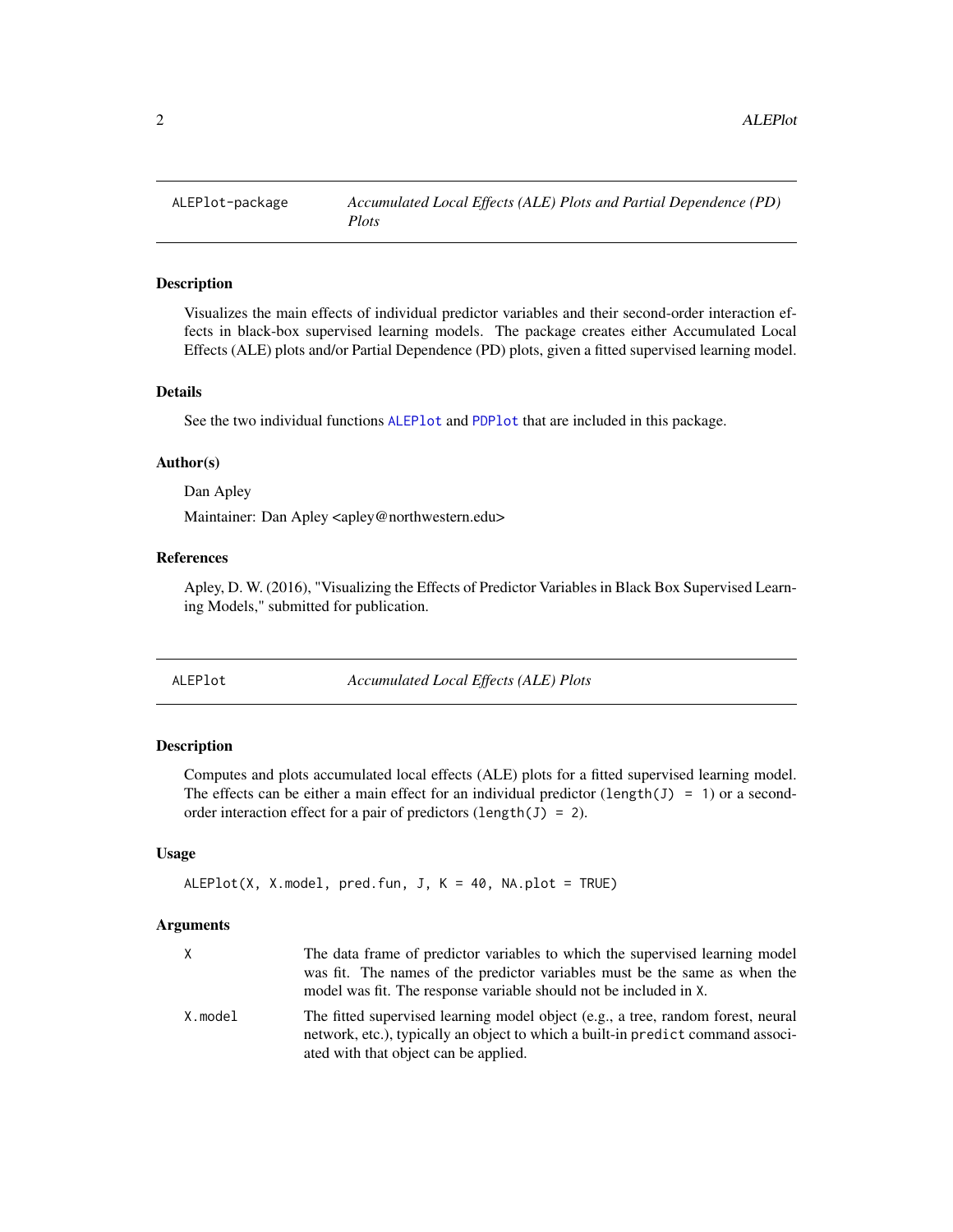- pred.fun A user-supplied function that will be used to predict the response for X.model for some specified inputs. pred. fun has two arguments. The first argument is named X.model and must be the same object as the X.model argument to the ALEPlot function. The second argument is named newdata and is a data frame of predictor values at which the object X.model is to be predicted. The output of pred.fun must be a numeric vector of predictions having length equal to the number of rows of newdata. For most X.model objects, pred.fun can simply call the predict function that was written as part of that modeling object package, assuming the package contains a predict function. An example of where a more customized pred. fun would be used is a multi  $(> 2)$  class classification problem for which the built-in predict function returns a vector of predicted probabilities, one for each response class. In this case it may make sense to have pred. fun return the predicted probabilities (or its log-odds, etc.) for one particular class of interest.
- J A numeric scalar or two-length vector of indices of the predictors for which the ALE plot will be calculated. J is either a single index (for a main effects plot) or a pair of indices (for a second-order interaction plot). For a single index, the corresponding predictor must be either numeric or a factor. For a pair of indices, the corresponding predictors must be either both numeric or the first a factor and the second numeric.
- K A numeric scalar that specifies the number of intervals into which the predictor range is divided when calculating the ALE plot effects. If length(J) = 2, the same K will be used for both predictors, resulting in an array of K<sup> $\lambda$ </sup> 2 cells over the two-dimensional predictor space. Note that the algorithm may adjust (reduce) K internally if the predictors are discrete and have many repeated values. K is only used if the predictor is numeric. For factor predictors, the equivalent of K is the number of used levels of the factor, which is automatically determined internally.
- NA.plot A logical value that is only used if length(J) = 2. If NA.plot = TRUE (the default), the ALE second-order effects are also plotted for empty cells. Empty cells are defined as cells in the  $(X[, J[1]]$ ,  $X[, J[2]]$ ) space into which no training observations fall. If NA.plot = FALSE, the accumulated local second-order effects are only plotted for non-empty cells, and black rectangles are plotted over any empty cells to indicate their locations. Either way, when accumulating the local second-order effects, values are need for the empty cells, and these values are taken to be the local second-order effects for the nearest-neighbor non-empty cell.

#### Details

See the Apley (2016) reference paper listed below for details. For  $J = j$  (i.e., if the index for a single predictor  $x_j$  is specified), the function calculates and returns the ALE main effect of  $x_j$ , which is denoted by  $f_{j,ALE}(x_j)$  in Apley (2016). It also plots  $f_{j,ALE}(x_j)$ . For J = c(j1,j2) (i.e., if the indices for a pair of predictors  $(x<sub>j1</sub>, x<sub>j2</sub>)$  are specified), the function calculates and returns the ALE second-order interaction effect of  $(x_{j1}, x_{j2})$ , which is denoted by  $f_{j1,j2,ALE}(x_{j1}, x_{j2})$  in Apley (2016). It also plots  $f_{j1,j2,ALE}(x_{j1}, x_{j2})$ .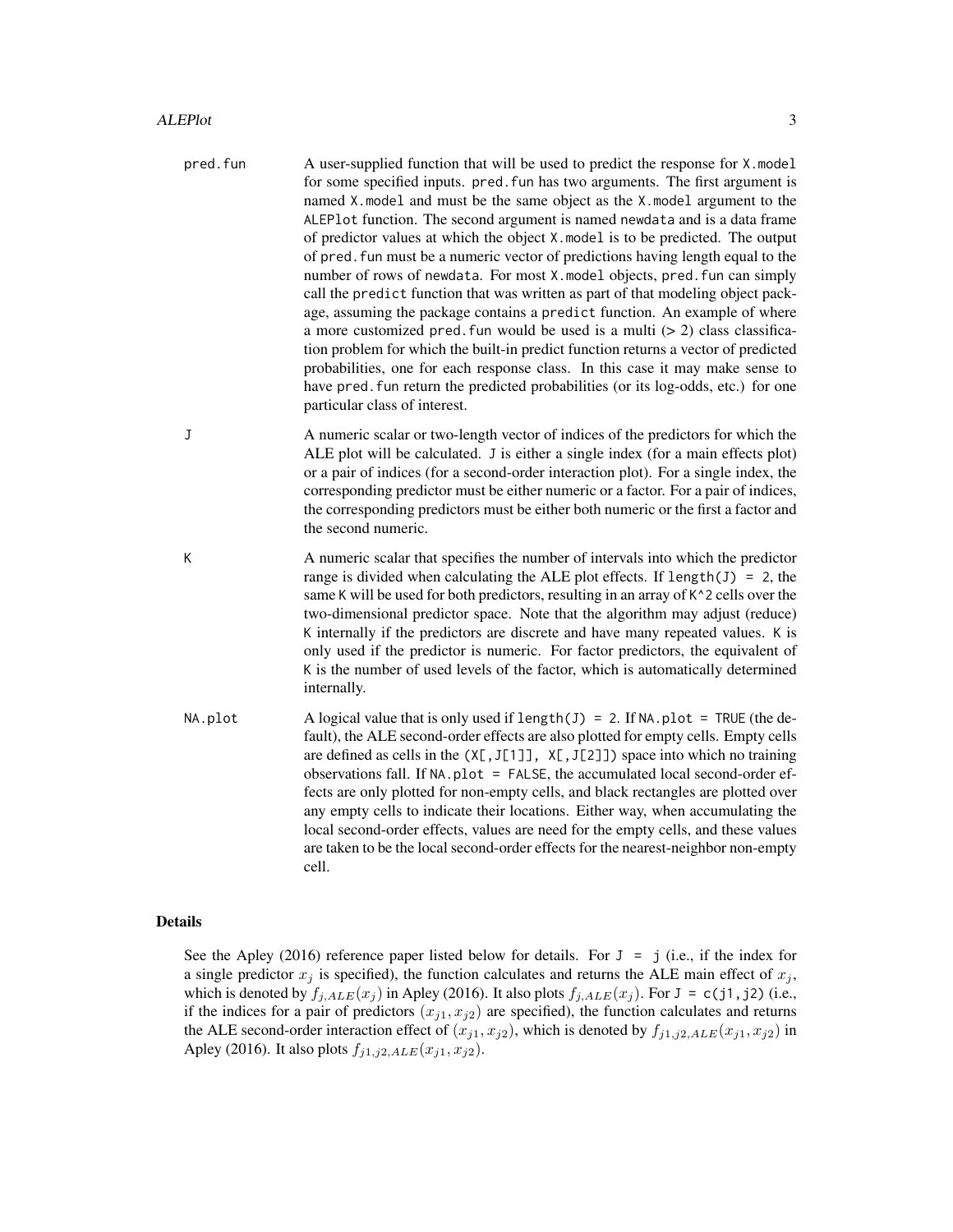#### <span id="page-3-0"></span>Value

| K        | The same as the input argument K, but possibly adjusted internally. For numeric<br>predictors, K is the number of intervals into which the range of each predictor<br>is divided. If the predictor is discrete with many repeated values, K can be re-<br>duced internally, as mentioned above. For $l$ ength $(J)$ =1, K is an integer. For<br>length(J)=2, K = $c(K1, K2)$ , where K1 and K2 are the numbers of intervals<br>for the $X[, J(1)]$ and $X[, J(2)]$ ranges, respectively. For factor predictors, K is<br>the number of non-empty levels, which is calculated internally.                                                                                                                                                                                                                                                                                                                                         |
|----------|---------------------------------------------------------------------------------------------------------------------------------------------------------------------------------------------------------------------------------------------------------------------------------------------------------------------------------------------------------------------------------------------------------------------------------------------------------------------------------------------------------------------------------------------------------------------------------------------------------------------------------------------------------------------------------------------------------------------------------------------------------------------------------------------------------------------------------------------------------------------------------------------------------------------------------|
| f.values | If length(J) = 1, a vector of ALE plot function values at the predictor values<br>in x. values. If length(J) = 2, $f$ . values is a matrix of ALE plot function<br>values at the grid of values defined by the $X[, J(1)]$ and $X[, J(2)]$ values in<br>x. values. The rows of f. values correspond to $X[, J(1)],$ and the columns to<br>X[, J(2)].                                                                                                                                                                                                                                                                                                                                                                                                                                                                                                                                                                            |
| x.values | For numeric predictors, if length(J) = 1, a $(K+1)$ -length vector specifying the<br>ordered predictor values at which the ALE plot function is calculated. These<br>are the break points for the K intervals into which the predictor range is divided,<br>plus the lower boundary of the first interval and the upper boundary of the last<br>interval. If length( $J$ ) = 2, a list of two such vectors, the first containing the<br>$X[, J(1)]$ values and the second containing the $X[, J(2)]$ values at which the<br>ALE plot function is calculated. x. values is the same for factor predictors, ex-<br>cept it is a K-length character vector containing the ordered levels of the predictor<br>(the ordering is determined internally, based on the similarity of the predictor in<br>question to the other predictors), where K is the number of used levels. The<br>elements of f. values are ordered accordingly. |

#### Author(s)

Dan Apley

#### References

Apley, D. W. (2016), "Visualizing the Effects of Predictor Variables in Black Box Supervised Learning Models," submitted for publication.

#### See Also

See [PDPlot](#page-5-1) for partial dependence plots.

#### Examples

```
########################################################################
## A transparent example in which the supervised learning model is a linear regression \code{lm},
## but we will pretend it is black-box
########################################################################
## Generate some data and fit a \code{lm} supervised learning model
N=500
x1 \le runif(N, min=0, max=1)
x2 \le runif(N, min=0, max=1)
```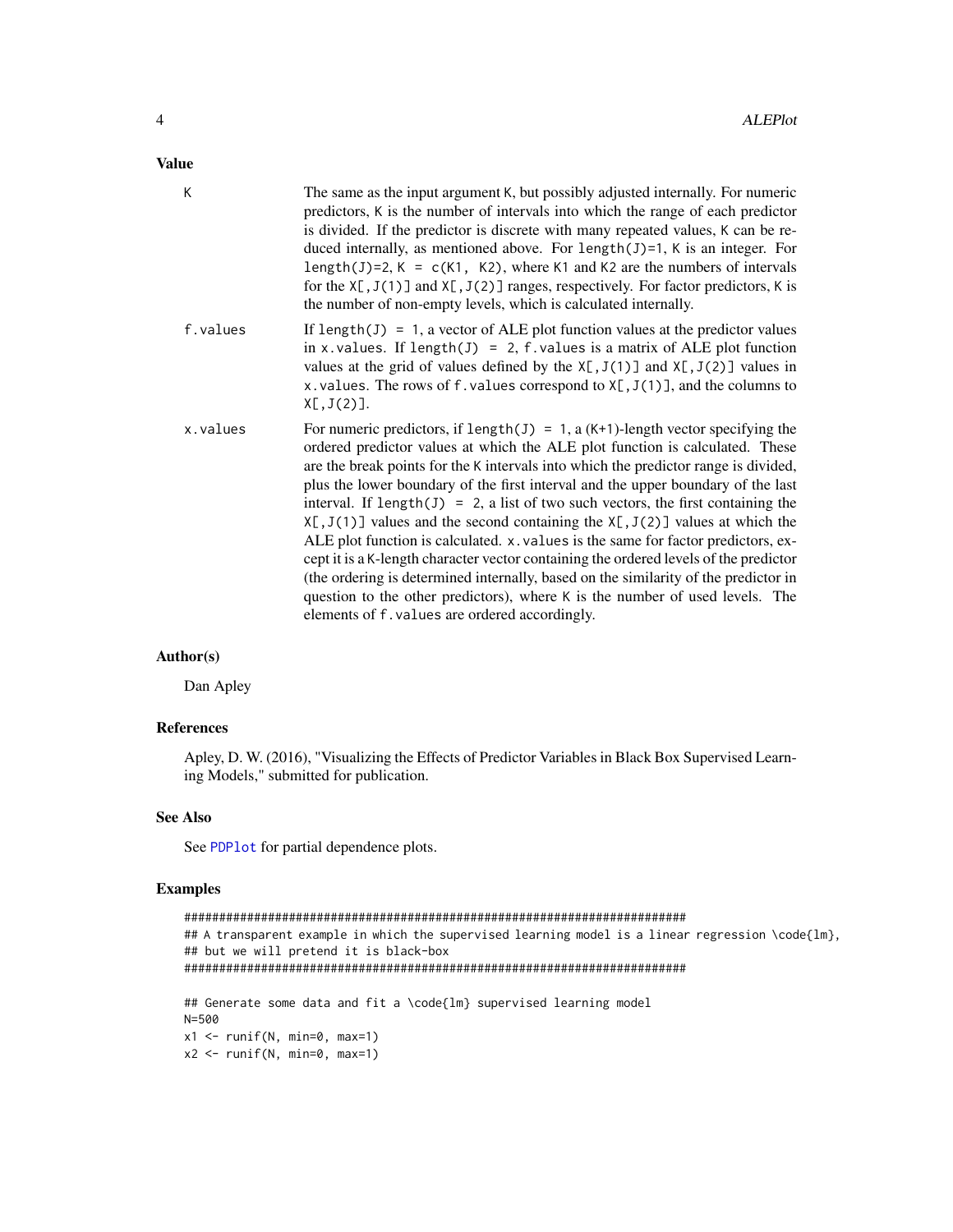#### ALEPlot 5

```
x3 \le runif(N, min=0, max=1)
y = x1 + 2*x2^2 + \text{rnorm}(N, 0, 0.1)DAT = data.frame(y, x1, x2, x3)lm.DAT = lm(y ~ ~ . ~^2 + I(x1^2) + I(x2^2) + I(x3^2), DAT)
```
## Define the predictive function (easy in this case, since \code{lm} has a built-in ## predict function that suffices) yhat <- function(X.model, newdata) as.numeric(predict(X.model, newdata))

```
## Calculate and plot the ALE main and second-order interaction effects of x1, x2, x3
par(mfrow = c(2,3))ALE.1=ALEPlot(DAT[,2:4], lm.DAT, pred.fun=yhat, J=1, K=50, NA.plot = TRUE)
ALE.2=ALEPlot(DAT[,2:4], lm.DAT, pred.fun=yhat, J=2, K=50, NA.plot = TRUE)
ALE.3=ALEPlot(DAT[,2:4], lm.DAT, pred.fun=yhat, J=3, K=50, NA.plot = TRUE)
ALE.12=ALEPlot(DAT[,2:4], lm.DAT, pred.fun=yhat, J=c(1,2), K=20, NA.plot = TRUE)
ALE.13=ALEPlot(DAT[,2:4], lm.DAT, pred.fun=yhat, J=c(1,3), K=20, NA.plot = TRUE)
ALE.23=ALEPlot(DAT[,2:4], lm.DAT, pred.fun=yhat, J=c(2,3), K=20, NA.plot = TRUE)
```
## The following manually recreates the same plots produced by the above ALEPlot function calls  $par(mfrow = c(2,3))$ 

plot(ALE.1\$x.values, ALE.1\$f.values, type="l", xlab="x1", ylab="ALE main effect for x1") plot(ALE.2\$x.values, ALE.2\$f.values, type="l", xlab="x2", ylab="ALE main effect for x2") plot(ALE.3\$x.values, ALE.3\$f.values, type="l", xlab="x3", ylab="ALE main effect for x3") image(ALE.12\$x.values[[1]], ALE.12\$x.values[[2]], ALE.12\$f.values, xlab = "x1", ylab = "x2") contour(ALE.12\$x.values[[1]], ALE.12\$x.values[[2]], ALE.12\$f.values, add=TRUE, drawlabels=TRUE) image(ALE.13\$x.values[[1]], ALE.13\$x.values[[2]], ALE.13\$f.values, xlab = "x1", ylab = "x3") contour(ALE.13\$x.values[[1]], ALE.13\$x.values[[2]], ALE.13\$f.values, add=TRUE, drawlabels=TRUE) image(ALE.23\$x.values[[1]], ALE.23\$x.values[[2]], ALE.23\$f.values, xlab = "x2", ylab = "x3") contour(ALE.23\$x.values[[1]], ALE.23\$x.values[[2]], ALE.23\$f.values, add=TRUE, drawlabels=TRUE)

```
########################################################################
## A larger example in which the supervised learning model is a neural network (\code{nnet})
########################################################################
```
## Generate some data and fit a \code{nnet} supervised learning model

```
library(nnet)
N=5000
x1 \leftarrow runif(N, min=0, max=1)x2 \le runif(N, min=0, max=1)
x3 \le runif(N, min=0, max=1)
y = x1 + 2*x2^2 + (x1-0.5)*(x3-0.5) + rnorm(N, 0, 0.1)DAT = data.frame(y, x1, x2, x3)nnet.DAT<-nnet(y~., data=DAT, linout=TRUE, skip=FALSE, size=10, decay=0.01,
maxit=1000, trace=FALSE)
```

```
## Define the predictive function
yhat <- function(X.model, newdata) as.numeric(predict(X.model, newdata, type="raw"))
```

```
## Calculate and plot the ALE main and second-order interaction effects of x1, x2, x3
par(mfrow = c(2,3))
```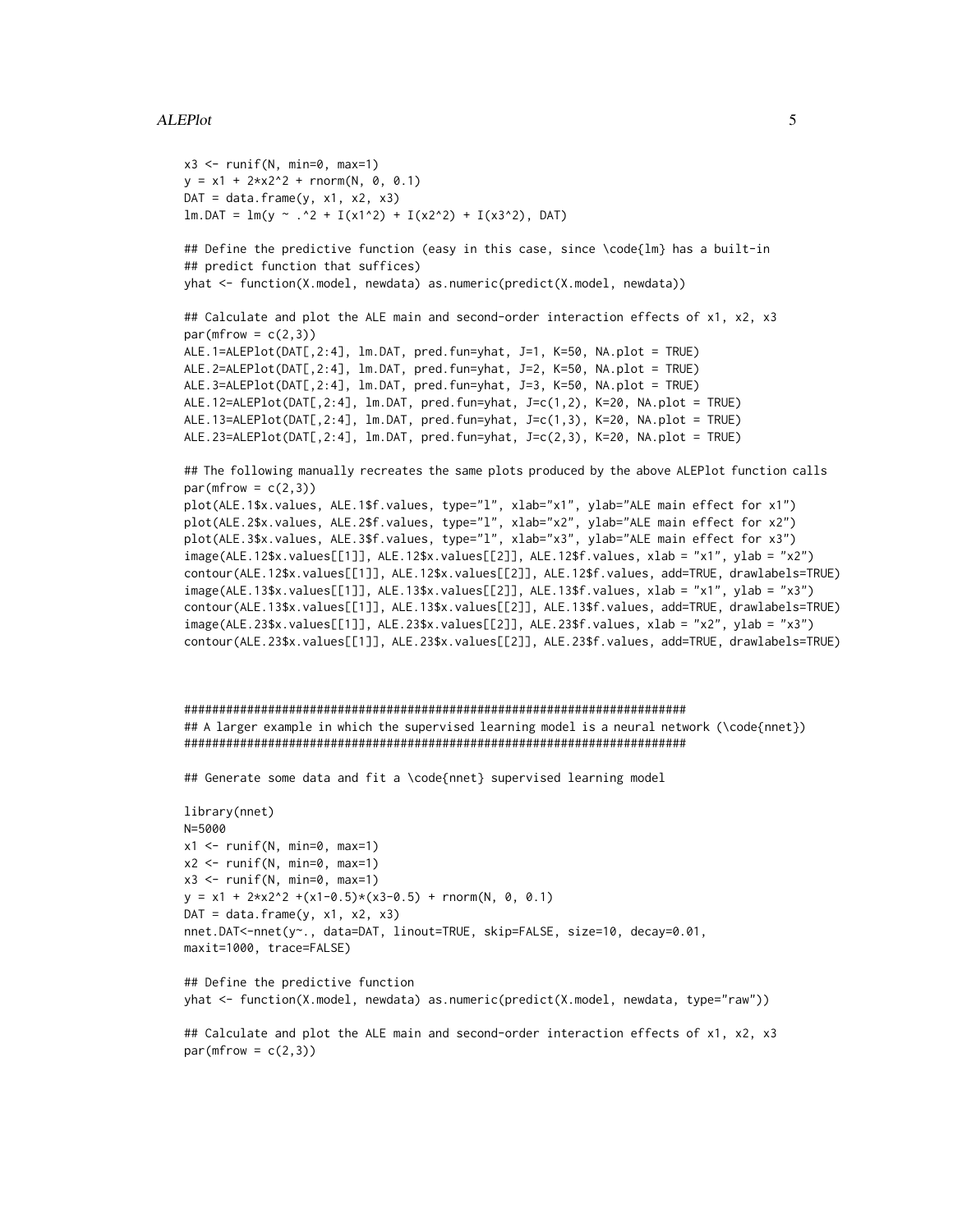```
ALE.1=ALEPlot(DAT[,2:4], nnet.DAT, pred.fun=yhat, J=1, K=50, NA.plot = TRUE)
ALE.2=ALEPlot(DAT[,2:4], nnet.DAT, pred.fun=yhat, J=2, K=50, NA.plot = TRUE)
ALE.3=ALEPlot(DAT[,2:4], nnet.DAT, pred.fun=yhat, J=3, K=50, NA.plot = TRUE)
ALE.12=ALEPlot(DAT[,2:4], nnet.DAT, pred.fun=yhat, J=c(1,2), K=20, NA.plot = TRUE)
ALE.13=ALEPlot(DAT[,2:4], nnet.DAT, pred.fun=yhat, J=c(1,3), K=20, NA.plot = TRUE)
ALE.23=ALEPlot(DAT[,2:4], nnet.DAT, pred.fun=yhat, J=c(2,3), K=20, NA.plot = TRUE)
## A binary classification example in which the supervised learning model is
## a neural network (\code{nnet}), and the log-odds of the predicted class probability
## is the function to be plotted
## Generate some data and fit a \code{nnet} supervised learning model
library(nnet)
N=5000
x1 \leftarrow runif(N, min=0, max=1)x2 \le runif(N, min=0, max=1)
x3 \le runif(N, min=0, max=1)
z = -3.21 + 2.81*x1 + 5.62*x2^2 + 2.81*(x1-0.5)*(x3-0.5) #true log-odds
p = exp(z)/(1+exp(z))u = runif(N)y = u < pDAT = data.frame(y, x1, x2, x3)
nnet.DAT<-nnet(y~., data=DAT, linout=FALSE, skip=FALSE, size=10, decay=0.05,
maxit=1000, trace=FALSE)
## Define the ALE function to be the log-odds of the predicted probability that y = TRUE
yhat <- function(X.model, newdata) {
   p.hat = as.numeric(predict(X.model, newdata, type="raw"))log(p.hat/(1-p.hat))\mathcal{E}## Calculate and plot the ALE main and second-order interaction effects of x1, x2, x3
par(mfrow = c(2,3))ALE.1=ALEPlot(DAT[,2:4], nnet.DAT, pred.fun=yhat, J=1, K=50, NA.plot = TRUE)
ALE.2=ALEPlot(DAT[,2:4], nnet.DAT, pred.fun=yhat, J=2, K=50, NA.plot = TRUE)
ALE.3=ALEPlot(DAT[,2:4], nnet.DAT, pred.fun=yhat, J=3, K=50, NA.plot = TRUE)
ALE.12=ALEPlot(DAT[,2:4], nnet.DAT, pred.fun=yhat, J=c(1,2), K=20, NA.plot = TRUE)
ALE.13=ALEPlot(DAT[,2:4], nnet.DAT, pred.fun=yhat, J=c(1,3), K=20, NA.plot = TRUE)
ALE.23=ALEPlot(DAT[,2:4], nnet.DAT, pred.fun=yhat, J=c(2,3), K=20, NA.plot = TRUE)
```
<span id="page-5-0"></span>6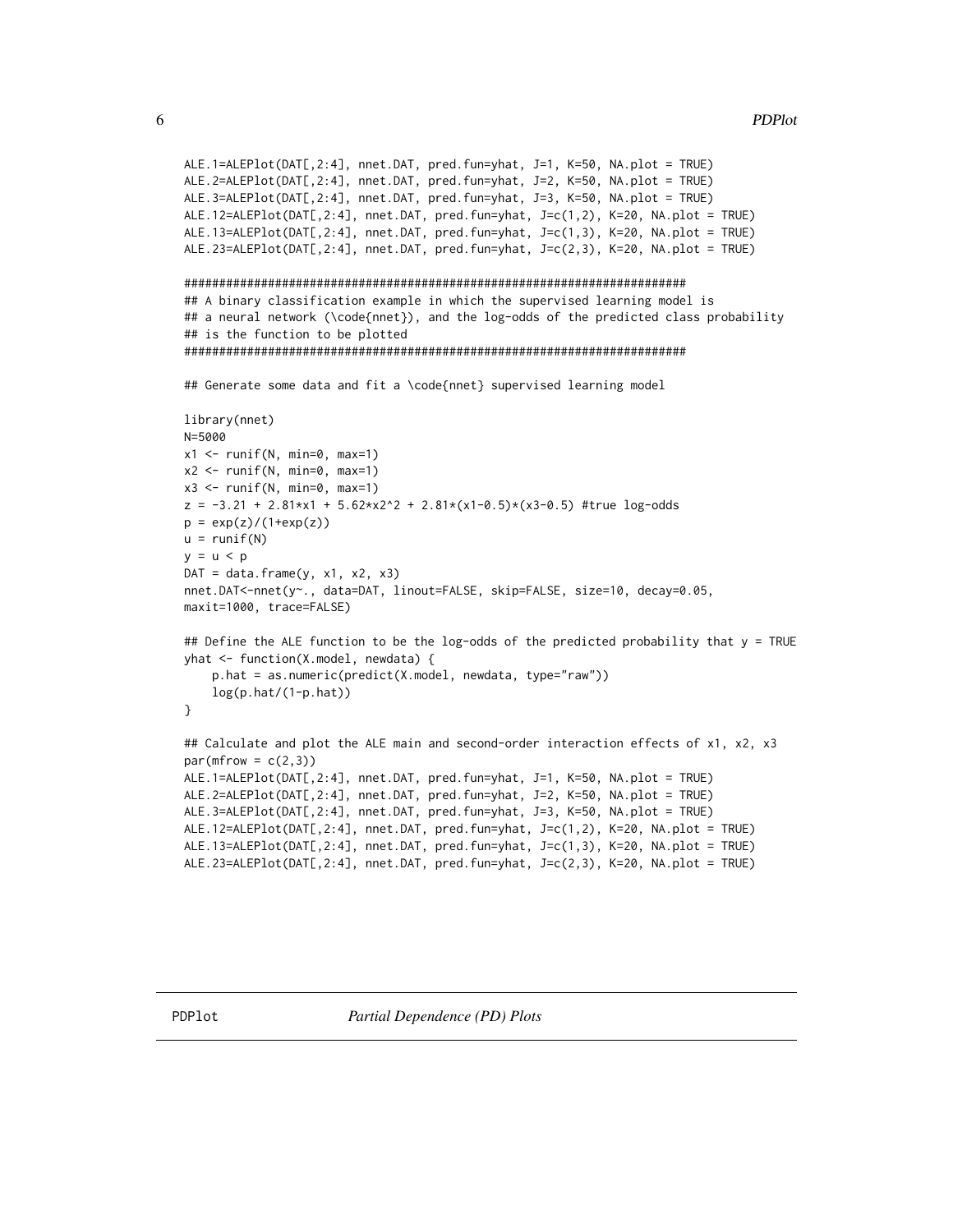#### PDPlot 7

#### Description

Computes and plots partial dependence (PD) plots for a fitted supervised learning model. The effects can be either a main effect for an individual predictor (length(J) = 1) or a second-order interaction effect for a pair of predictors (length(J) = 2).

#### Usage

PDPlot(X, X.model, pred.fun, J, K)

#### Arguments

| X        | The data frame of predictor variables to which the supervised learning model<br>was fit. The names of the predictor variables must be the same as when the<br>model was fit. The response variable should not be included in X.                                                                                                                                                                                                                                                                                                                                                                                                                                                                                                                                                                                                                                                                                                                                                                                                                                                                                                |
|----------|--------------------------------------------------------------------------------------------------------------------------------------------------------------------------------------------------------------------------------------------------------------------------------------------------------------------------------------------------------------------------------------------------------------------------------------------------------------------------------------------------------------------------------------------------------------------------------------------------------------------------------------------------------------------------------------------------------------------------------------------------------------------------------------------------------------------------------------------------------------------------------------------------------------------------------------------------------------------------------------------------------------------------------------------------------------------------------------------------------------------------------|
| X.model  | The fitted supervised learning model object (e.g., a tree, random forest, neural<br>network, etc.), typically an object to which a built-in predict command associ-<br>ated with that object can be applied.                                                                                                                                                                                                                                                                                                                                                                                                                                                                                                                                                                                                                                                                                                                                                                                                                                                                                                                   |
| pred.fun | A user-supplied function that will be used to predict the response for X.model<br>for some specified inputs. pred. fun has two arguments. The first argument is<br>named X.model and must be the same object as the X.model argument to the<br>ALEPlot function. The second argument is named newdata and is a data frame<br>of predictor values at which the object X. model is to be predicted. The output<br>of pred. fun must be a numeric vector of predictions having length equal to the<br>number of rows of newdata. For most X. model objects, pred. fun can simply<br>call the predict function that was written as part of that modeling object pack-<br>age, assuming the package contains a predict function. An example of where<br>a more customized pred. fun would be used is a multi $(> 2)$ class classifica-<br>tion problem for which the built-in predict function returns a vector of predicted<br>probabilities, one for each response class. In this case it may make sense to<br>have pred. fun return the predicted probabilities (or its log-odds, etc.) for one<br>particular class of interest. |
| J        | A numeric scalar or two-length vector of indices of the predictors for which the<br>PD plot will be calculated. J is either a single index (for a main effects plot)<br>or a pair of indices (for a second-order interaction plot). For a single index, the<br>corresponding predictor must be either numeric or a factor. For a pair of indices,<br>the corresponding predictors must be either both numeric or the first a factor and<br>the second numeric.                                                                                                                                                                                                                                                                                                                                                                                                                                                                                                                                                                                                                                                                 |
| K        | A numeric scalar that represents the number of discrete points at which the PD<br>plot will be calculated. If length(J) = 2, the same K will be used for both<br>predictors, resulting in a two-dimensional grid of K <sup>^2</sup> predictor values at with<br>the PD plot will be calculated. K is only used if the predictor is numeric. For<br>factor predictors, the equivalent of K is the number of used levels of the factor,<br>which is automatically determined internally.                                                                                                                                                                                                                                                                                                                                                                                                                                                                                                                                                                                                                                         |

#### Details

This function calculates and plots the partial dependence (PD) plots first introduced in Friedman (2001). See the Apley (2016) reference paper listed below for details. For  $J = j$  (i.e., if the index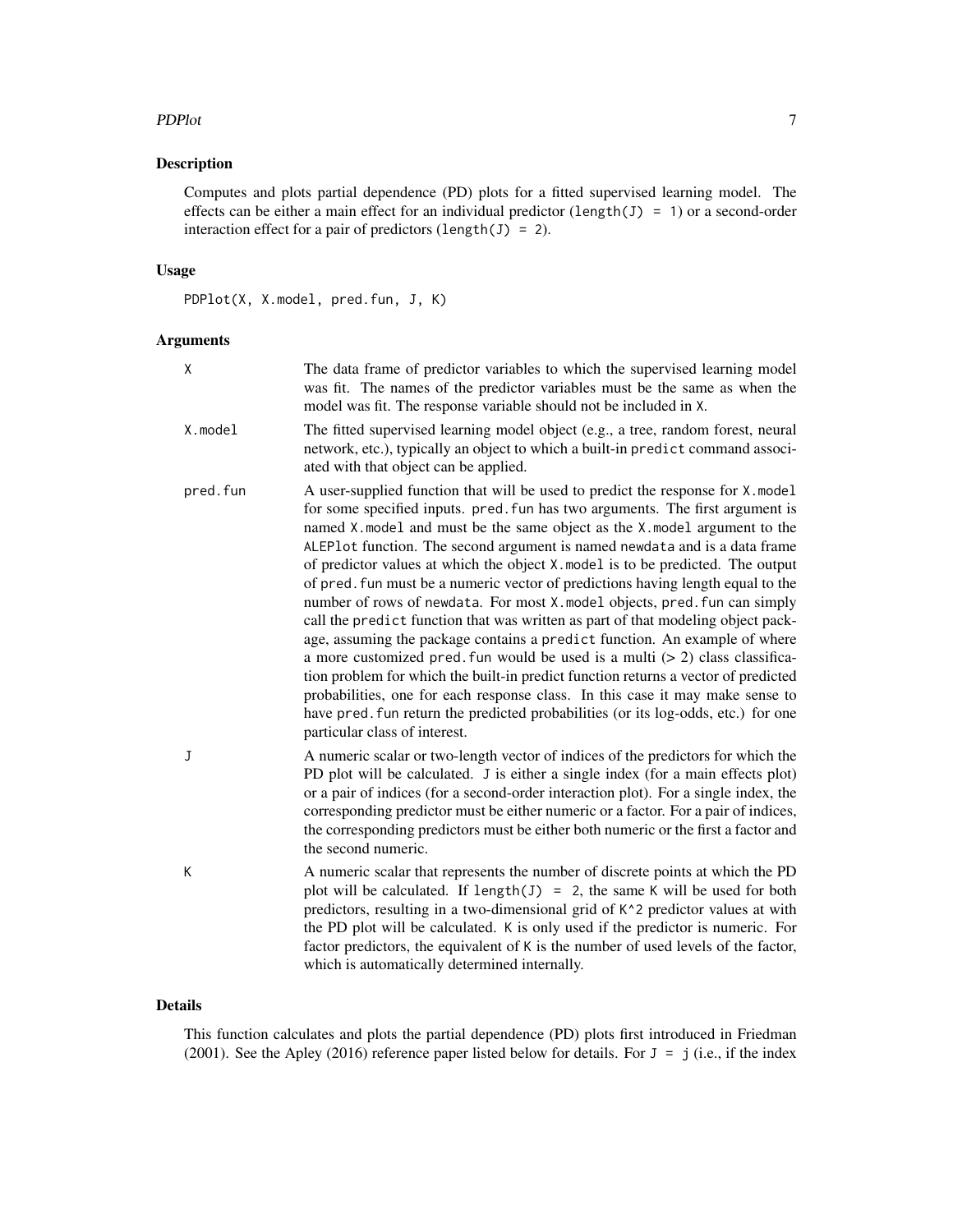<span id="page-7-0"></span>for a single predictor  $x_j$  is specified), the function calculates and returns the PD main effect of  $x_j$ , which is denoted by  $f_{i,PD}(x_i)$  in Apley (2016). It also plots  $f_{i,PD}(x_i)$ . For  $J = c(j1, j2)$  (i.e., if the indices for a pair of predictors  $(x_{j1}, x_{j2})$  are specified), the function calculates and returns the PD second-order interaction effect of  $(x_{j1}, x_{j2})$ , which is denoted by  $f_{j1,j2,PD}(x_{j1}, x_{j2})$  in Apley (2016). It also plots  $f_{j1,j2,PD}(x_{j1}, x_{j2})$ .

#### Value

| f.values | If length(J) = 1, a vector of PD plot function values at the predictor values            |
|----------|------------------------------------------------------------------------------------------|
|          | in x. values. If length(J) = 2, f. values is a K1xK matrix of the PD plot                |
|          | function values at the grid of predictor values defined by the $X[, J[1]]$ and           |
|          | $X[, J[2]]$ values in x. values. For $X[, J[1]]$ numeric, $K1 = K$ . For $X[, J[2]]$     |
|          | a factor, K1 is the number of used levels (empty levels are dropped). The rows           |
|          | of f. values correspond to $X[, J(1)],$ and the columns to $X[, J(2)].$                  |
| x.values | For numeric predictors, if length(J) = 1, a K-length vector specifying the or-           |
|          | dered predictor values at which the PD plot function is calculated. If $length(J) = 2$ , |
|          | a list of two such vectors, the first containing the $X[$ , $J(1)$ ] values and the sec- |
|          | ond containing the $X[, J(2)]$ values at which the PD plot function is calculated.       |
|          | x values is the same for factor predictors, except it is a K1-length character           |
|          | vector of the levels of the predictor, where K1 is determined internally as the          |
|          | number of unique levels of the predictor (empty levels are dropped).                     |

#### Author(s)

Dan Apley

#### References

Friedman, J. H., (2001), "Greedy function approximation: A gradient boosting machine," Annals of Statistics, 29(5), pp. 1189-1232.

Apley, D. W. (2016), "Visualizing the Effects of Predictor Variables in Black Box Supervised Learning Models," submitted for publication.

#### See Also

See [ALEPlot](#page-1-1) for partial dependence plots.

#### Examples

```
########################################################################
## A transparent example in which the supervised learning model is a linear regression \code{lm},
## but we will pretend it is black-box
########################################################################
## Generate some data and fit a \code{lm} supervised learning model
N=500
x1 \leftarrow runif(N, min=0, max=1)x2 \le runif(N, min=0, max=1)
x3 \le runif(N, min=0, max=1)
y = x1 + 2*x2^2 + rnorm(N, 0, 0.1)
```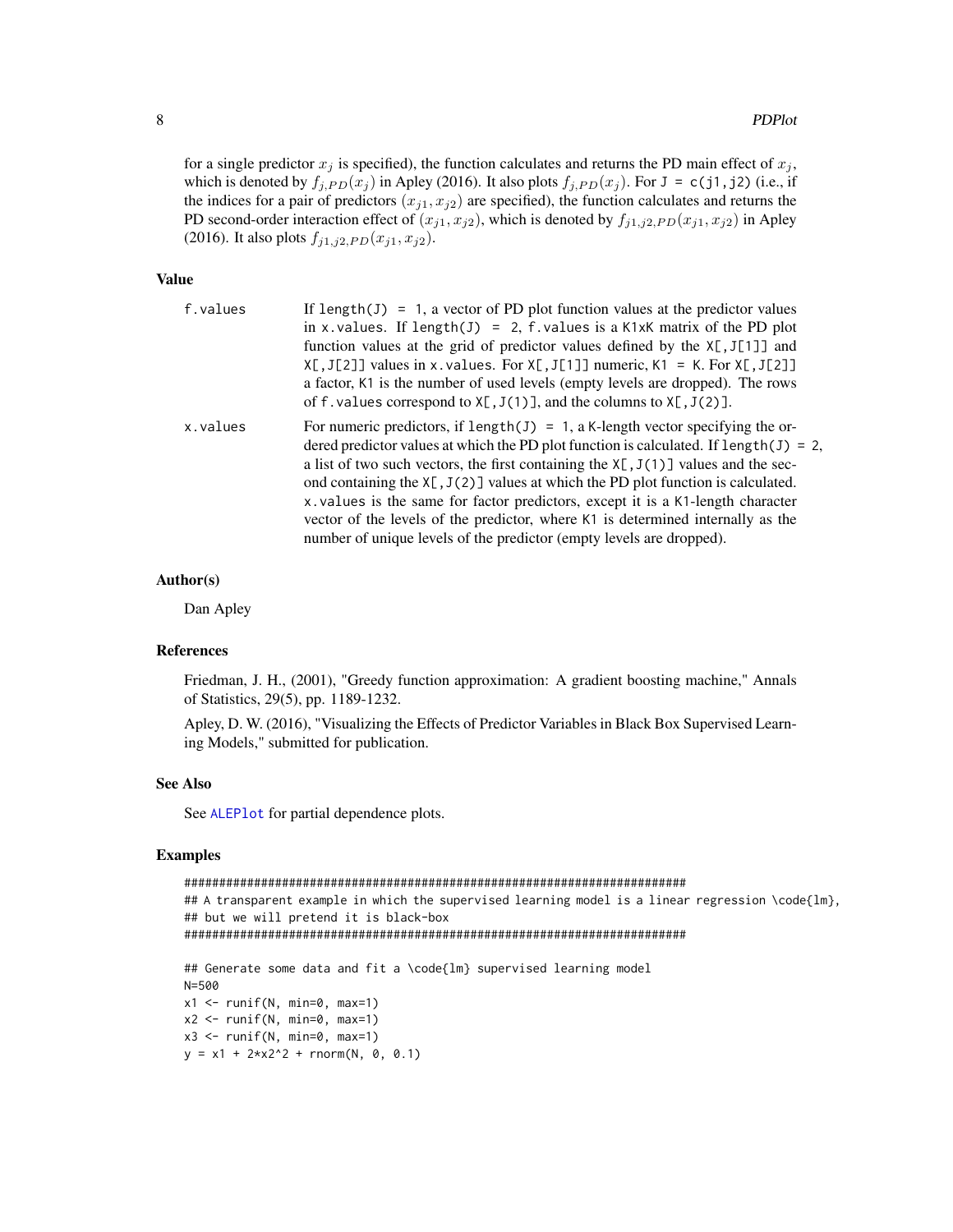#### PDPlot 9

```
DAT = data.frame(y, x1, x2, x3)
lm.DAT = lm(y ~ ~ .~^2 + I(x1^2) + I(x2^2) + I(x3^2), DAT)
## Define the predictive function (easy in this case, since \code{lm} has
## a built-in predict function that suffices)
yhat <- function(X.model, newdata) as.numeric(predict(X.model, newdata))
## Calculate and plot the PD main effects and second-order interaction effects of x1, x2, x3
par(mfrow = c(2,3))PD.1=PDPlot(DAT[,2:4], lm.DAT, pred.fun=yhat, J=1, K=50)
PD.2=PDPlot(DAT[,2:4], lm.DAT, pred.fun=yhat, J=2, K=50)
PD.3=PDPlot(DAT[,2:4], lm.DAT, pred.fun=yhat, J=3, K=50)
PD.12=PDPlot(DAT[,2:4], lm.DAT, pred.fun=yhat, J=c(1,2), K=30)
PD.13=PDPlot(DAT[,2:4], lm.DAT, pred.fun=yhat, J=c(1,3), K=30)
PD.23=PDPlot(DAT[,2:4], lm.DAT, pred.fun=yhat, J=c(2,3), K=30)
## The following manually recreates the same plots produced by the above PDPlot function calls
par(mfrow = c(2,3))plot(PD.1$x.values, PD.1$f.values, type="l", xlab="x1", ylab="PD main effect for x1")
plot(PD.2$x.values, PD.2$f.values, type="l", xlab="x2", ylab="PD main effect for x2")
plot(PD.3$x.values, PD.3$f.values, type="l", xlab="x3", ylab="PD main effect for x3")
image(PD.12$x.values[[1]], PD.12$x.values[[2]], PD.12$f.values, xlab = "x1", ylab = "x2")
contour(PD.12$x.values[[1]], PD.12$x.values[[2]], PD.12$f.values, add=TRUE, drawlabels=TRUE)
image(PD.13$x.values[[1]], PD.13$x.values[[2]], PD.13$f.values, xlab = "x1", ylab = "x3")
contour(PD.13$x.values[[1]], PD.13$x.values[[2]], PD.13$f.values, add=TRUE, drawlabels=TRUE)
image(PD.23$x.values[[1]], PD.23$x.values[[2]], PD.23$f.values, xlab = "x2", ylab = "x3")
contour(PD.23$x.values[[1]], PD.23$x.values[[2]], PD.23$f.values, add=TRUE, drawlabels=TRUE)
########################################################################
## A larger example in which the supervised learning model is a neural network (\code{nnet})
########################################################################
## Generate some data and fit a \code{nnet} supervised learning model
library(nnet)
N=5000
x1 \leftarrow runif(N, min=0, max=1)x2 \le runif(N, min=0, max=1)
x3 \le runif(N, min=0, max=1)
y = x1 + 2*x2^2 + (x1-0.5)*(x3-0.5) + \text{rnorm}(N, 0, 0.1)DAT = data.frame(y, x1, x2, x3)
nnet.DAT<-nnet(y~., data=DAT, linout=TRUE, skip=FALSE, size=10, decay=0.01,
maxit=1000, trace=FALSE)
## Define the predictive function
yhat <- function(X.model, newdata) as.numeric(predict(X.model, newdata, type="raw"))
## Calculate and plot the PD main and second-order interaction effects of x1, x2, x3
par(mfrow = c(2,3))PD.1=PDPlot(DAT[,2:4], nnet.DAT, pred.fun=yhat, J=1, K=50)
PD.2=PDPlot(DAT[,2:4], nnet.DAT, pred.fun=yhat, J=2, K=50)
PD.3=PDPlot(DAT[,2:4], nnet.DAT, pred.fun=yhat, J=3, K=50)
```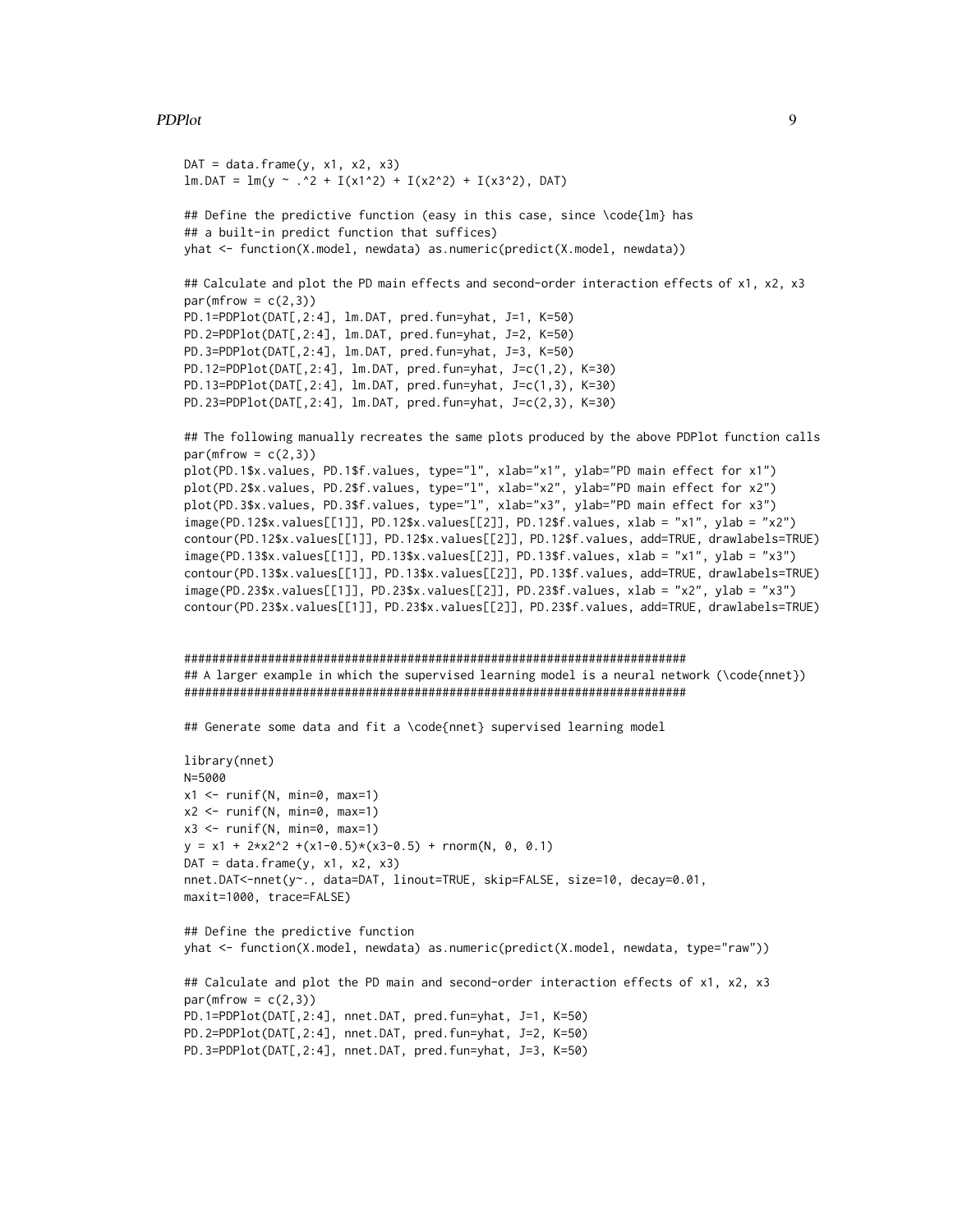```
PD.12=PDPlot(DAT[,2:4], nnet.DAT, pred.fun=yhat, J=c(1,2), K=20)
PD.13=PDPlot(DAT[,2:4], nnet.DAT, pred.fun=yhat, J=c(1,3), K=20)
PD.23=PDPlot(DAT[,2:4], nnet.DAT, pred.fun=yhat, J=c(2,3), K=20)
## A binary classification example in which the supervised learning model is
## a neural network (\code{nnet}), and the log-odds of the predicted class
## probability is the function to be plotted
## Generate some data and fit a \code{nnet} supervised learning model
library(nnet)
N=5000
x1 \leftarrow runif(N, min=0, max=1)x2 \le runif(N, min=0, max=1)
x3 \le runif(N, min=0, max=1)
z = -3.21 + 2.81*x1 + 5.62*x2^2 + 2.81*(x1-0.5)*(x3-0.5)#true log-odds
p = exp(z)/(1+exp(z))u = runif(N)y = u < pDAT = data.frame(y, x1, x2, x3)
nnet.DAT<-nnet(y~., data=DAT, linout=FALSE, skip=FALSE, size=10, decay=0.05,
maxit=1000, trace=FALSE)
## Define the ALE function to be the log-odds of the predicted probability that y = TRUE
yhat <- function(X.model, newdata) {
   p.hat = as.numeric(predict(X.model, newdata, type="raw"))log(p.hat/(1-p.hat))\mathcal{E}## Calculate and plot the PD main and second-order interaction effects of x1, x2, x3
par(mfrow = c(2,3))PD.1=PDPlot(DAT[,2:4], nnet.DAT, pred.fun=yhat, J=1, K=50)
PD.2=PDPlot(DAT[,2:4], nnet.DAT, pred.fun=yhat, J=2, K=50)
PD.3=PDPlot(DAT[,2:4], nnet.DAT, pred.fun=yhat, J=3, K=50)
PD.12=PDPlot(DAT[,2:4], nnet.DAT, pred.fun=yhat, J=c(1,2), K=20)
PD.13=PDPlot(DAT[,2:4], nnet.DAT, pred.fun=yhat, J=c(1,3), K=20)
PD.23=PDPlot(DAT[,2:4], nnet.DAT, pred.fun=yhat, J=c(2,3), K=20)
```
10